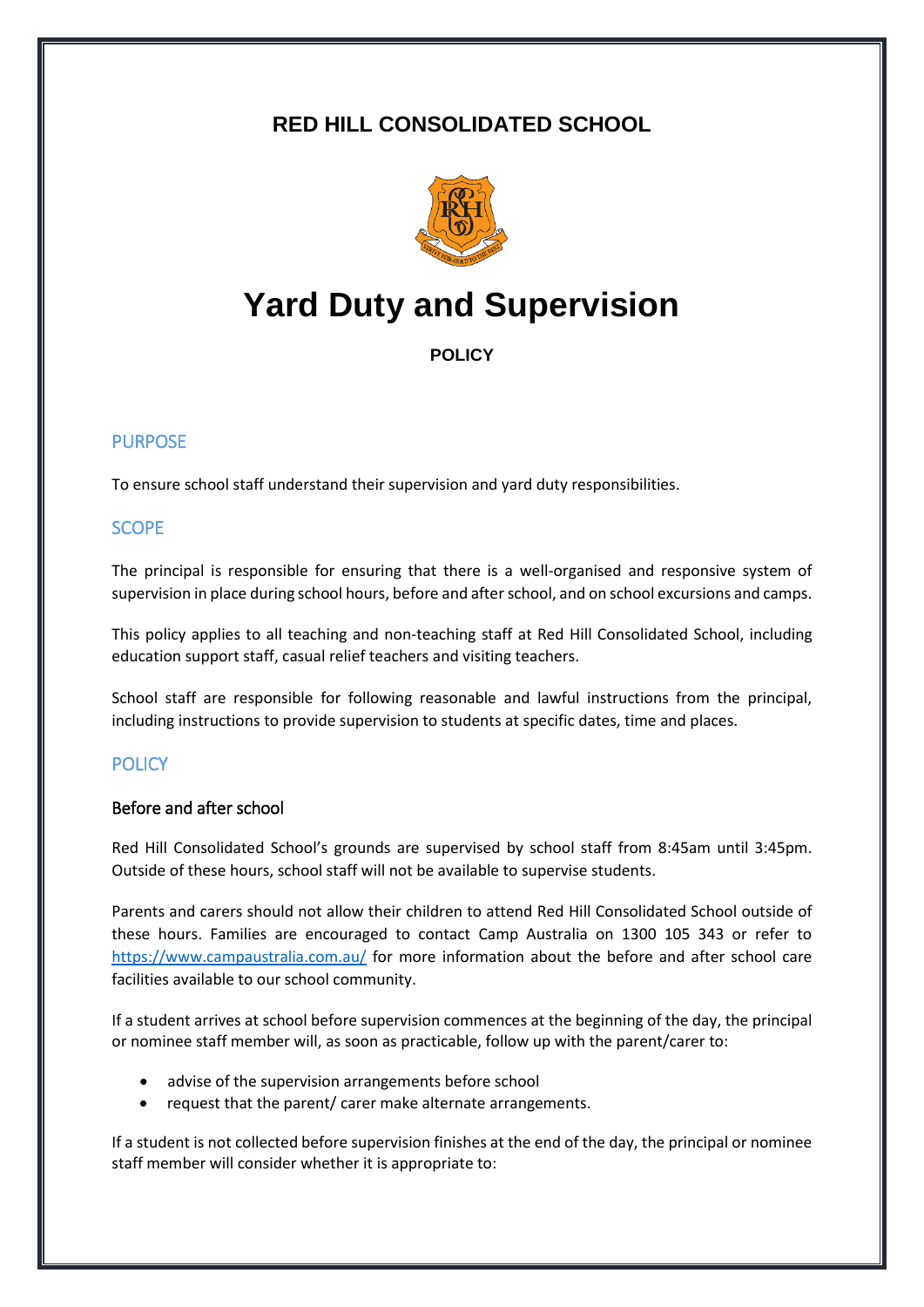- attempt to contact the parents/carers
- attempt to contact the emergency contacts
- place the student in an out of school hours care program (if available)
- contact Victoria Police and/or the Department of Health and Human Services (Child Protection) to arrange for the supervision, care and protection of the student.

School staff who are rostered on for before or after school supervision must follow the processes outlined below.

#### Yard duty

All staff at Red Hill Consolidated School are expected to assist with yard duty supervision and will be included in the weekly roster.

The principal/assistant principal is responsible for preparing and communicating the yard duty roster on a regular basis. At Red Hill Consolidated School, school staff will be designated a specific yard duty area to supervise.

The designated yard duty areas for our school as of Term 1 2019 are:

| Zone   | Area                                                                     |
|--------|--------------------------------------------------------------------------|
| Zone 1 | Oval, grade 3/4 playground, palace                                       |
| Zone 2 | Basketball courts, prep playground, bat tennis<br>courts, 5/6 playground |
| Zone 3 | Lower Sandy Playground                                                   |

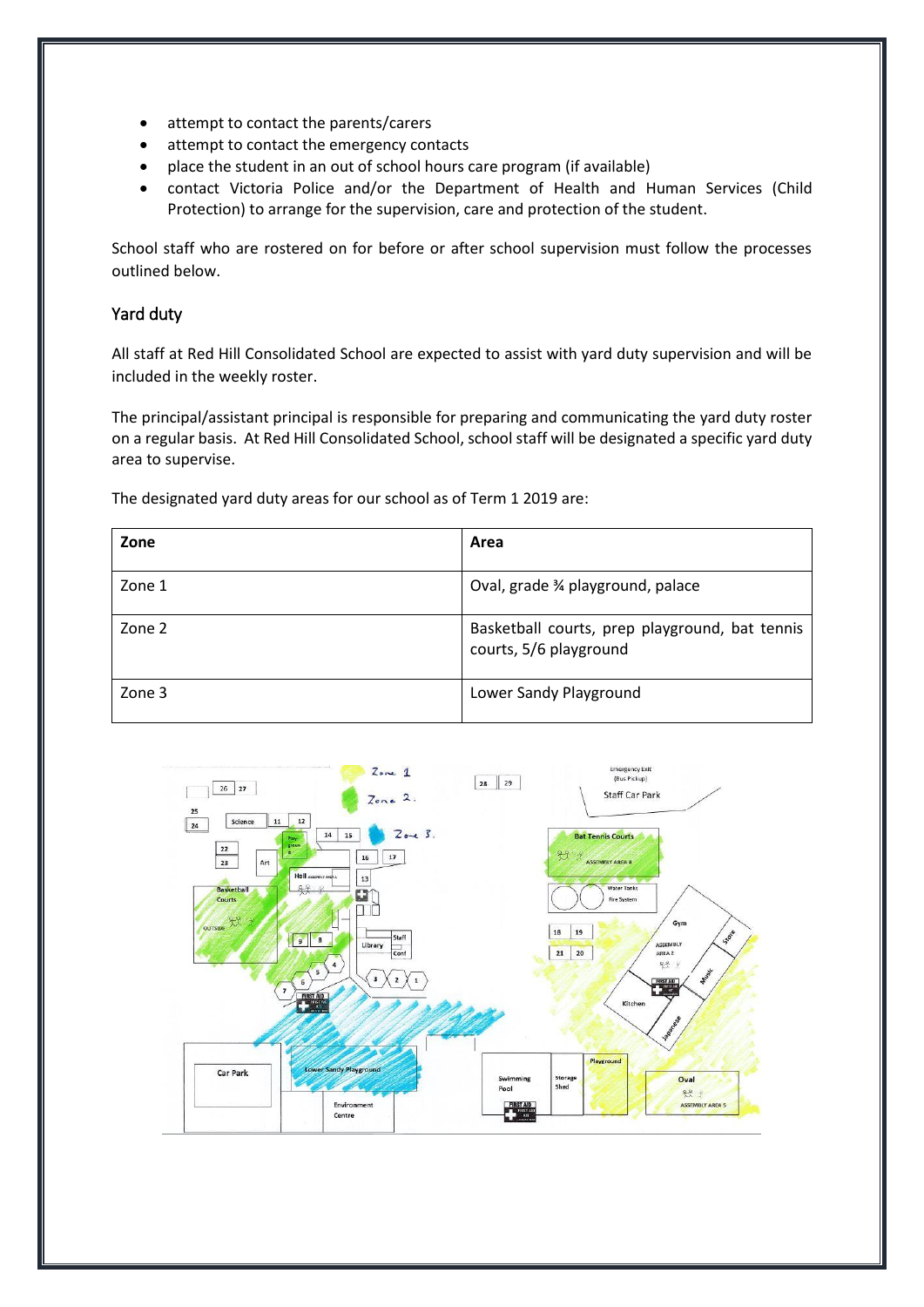School staff must wear a provided safety/hi-vis vest and carry a first aid satchel and two way radio whilst on yard duty. These items will be stored in the photocopier room next to the staff room.

Staff who are rostered for yard duty must remain in the designated area until they are replaced by a relieving teacher.

During yard duty, supervising staff must:

- methodically move around the designated zone. Regularly check bathrooms and out of bounds areas such as the pool, banks and garden centre.
- be alert and vigilant
- intervene immediately if potentially dangerous or inappropriate behaviour is observed in the yard
- enforce behavioural standards and implement appropriate consequences for breaches of safety rules, in accordance with any relevant disciplinary measures set out in your school's *Student Engagement and Wellbeing* policy
- ensure that students who require first aid assistance receive it as soon as practicable
- log any incidents or near misses as appropriate on Sentral and communicate with classrooms teacher if necessary.
- if being relieved of their yard duty shift by another staff member (for example, where the shift is 'split' into 2 consecutive time periods), ensure that a brief but adequate verbal 'handover' is given to the next staff member in relation to any issues which may have arisen during the first shift.

If the supervising staff member is unable to conduct yard duty at the designated time, they should contact the Assistant Principal with as much notice as possible prior to the relevant yard duty shift to ensure that alternative arrangements are made.

If the supervising staff member needs to leave yard duty during the allocated time, they should contact the Assistant Principal but should not leave the designated area until the relieving staff member has arrived in the designated area.

If a relieving or next staff member does not arrive for yard duty, the staff member currently on duty should send a message to the office/call Assistant Principal, and not leave the designated area until a replacement staff member has arrived.

Should students require assistance during recess or lunchtime, they are encouraged to speak to the supervising yard duty staff member.

#### Classroom

The classroom teacher is responsible for the supervision of all students in their care during class.

If a teacher needs to leave the classroom unattended at any time during a lesson, they should first contact their neighbouring teacher. The teacher should then wait until another staff member has arrived at the classroom to supervise the class prior to leaving.

#### School activities, camps and excursions

The principal and leadership team are responsible for ensuring that students are appropriately supervised during all school activities, camps and excursions. Appropriate supervision will be planned